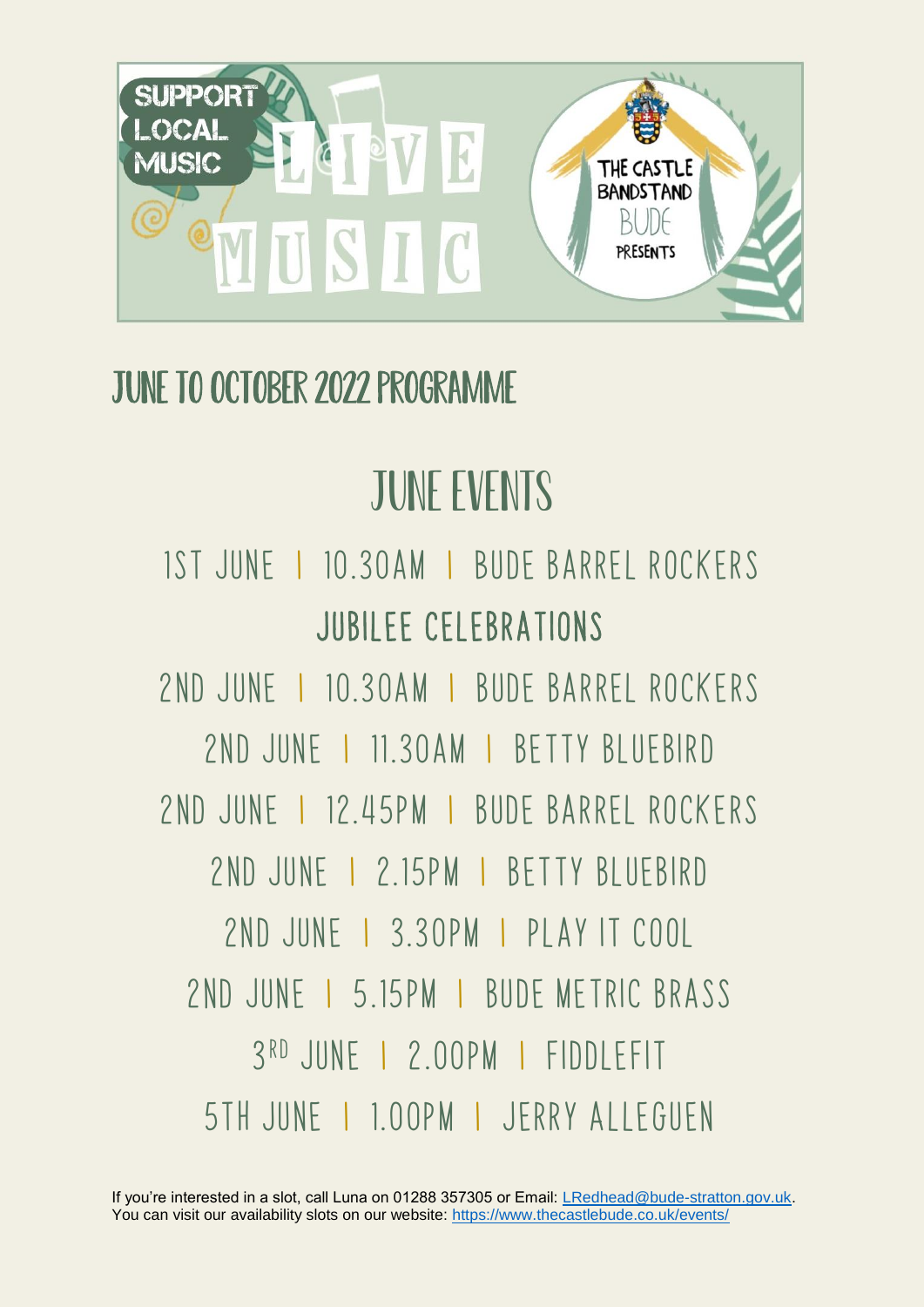

7th june I 7.00pm I tigerbalm 8th june I 11.00am I Bude barrel rockers 9TH JUNE | 11.00AM | ALL@C 14th June I 11.00am I all@C 14th June I 2.00pm I fiddlefit 15th june I 11.00am I Bude barrel rockers 21st June I 7.00pm I tigerbalm 22nd june I 11.00am I Bude barrel rockers 23rd June I 11.00am I all@C 23rd june I 1.30pm I figurehead 29th june I 11.00am I Bude barrel rockers 30th June I 11.00am I all@C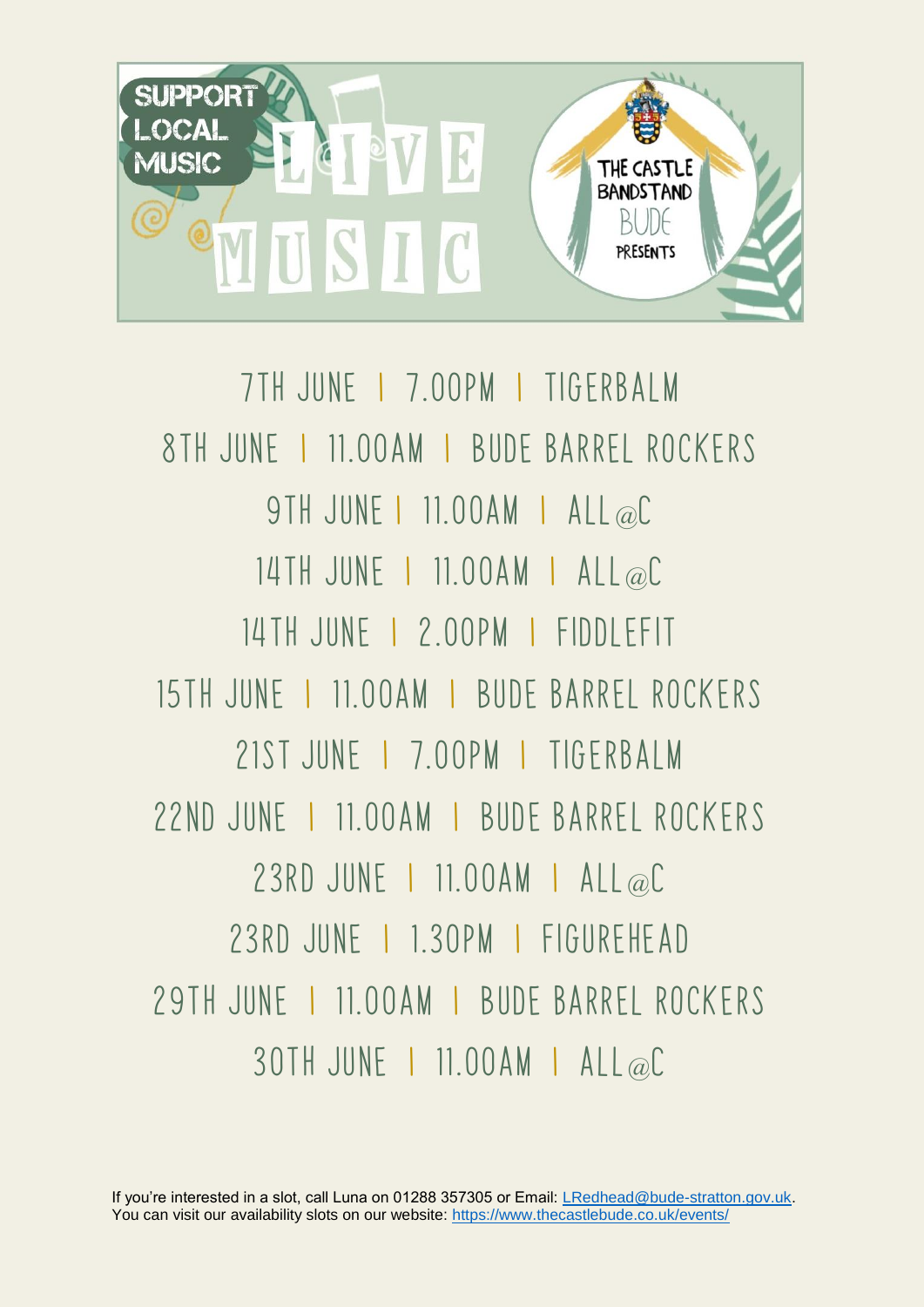

# July Events

4th july I 1.00pm I denstone College of music tour 6th july I 11.00am I Bude barrel rockers 7th July I 11.00am I all@C 8th july I 1.00pm I friggin riggin 12th July I 11.00am I all@C 13th july I 11.00am I Bude barrel rockers 20th july I 11.00am I Bude barrel rockers 21st July I 11.00am I all@C 21st july I 1.30pm I figurehead 22nd july I 1.00pm I friggin riggin 22nd july I 7.00pm I tigerbalm 24th july I 2.30pm I bude metric brass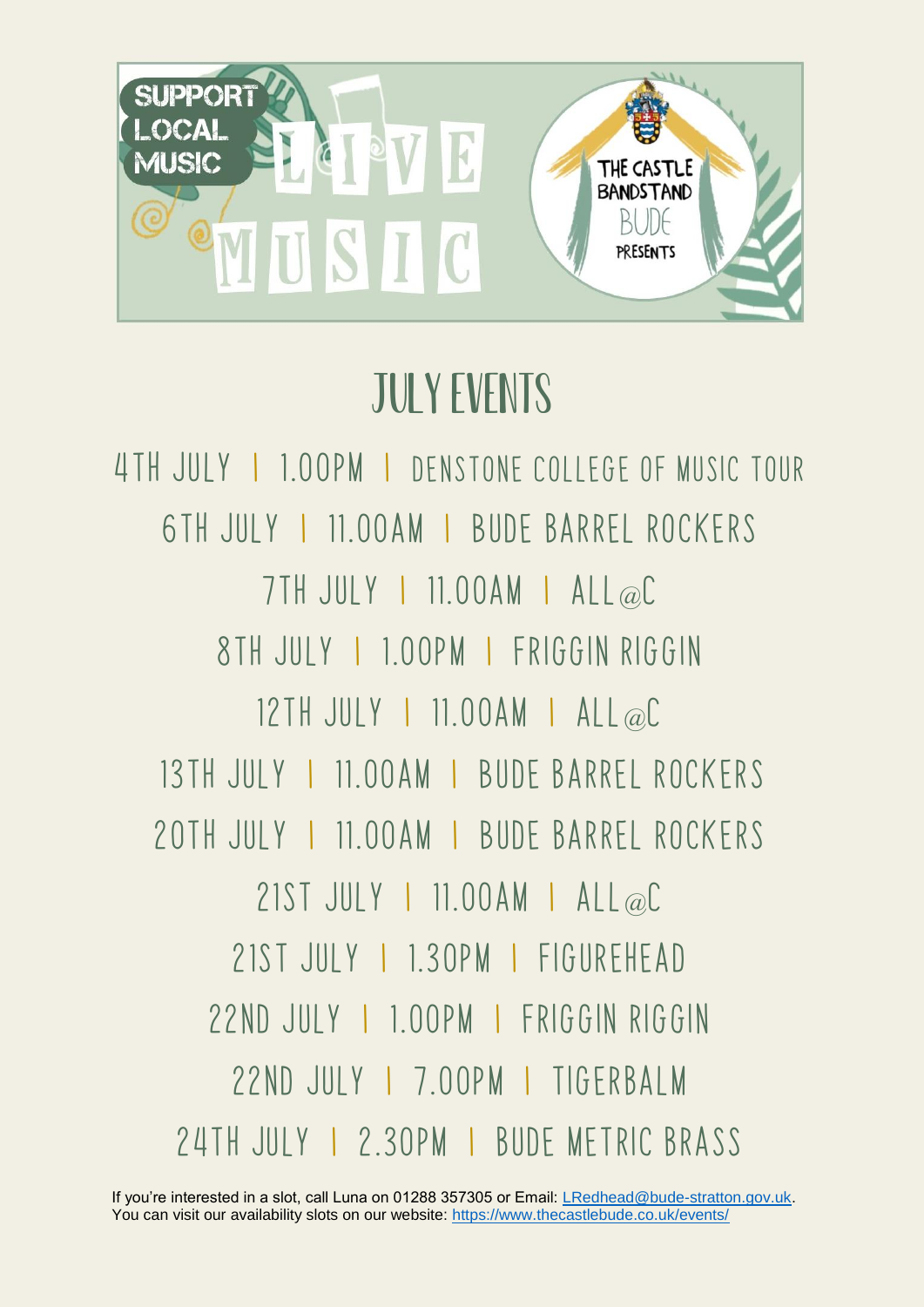

26th July I 2.00pm I fiddlefit 27th july I 11.00am I Bude barrel rockers 28th July I 11.00am I all@C 30th July I 1.00pm I harmony ladies barbershop 30th July I 7.00pm I nap jammers 31st july I 10.00am I Jerry Alleguen and friends 31st july I 1.00pm I a bit o luck august Events 1st august I 7.00pm I tigerbalm 3rd august I 11.00am I Bude barrel rockers 4th august I 11.00am I all@C 5th august I 1.00pm I friggin riggin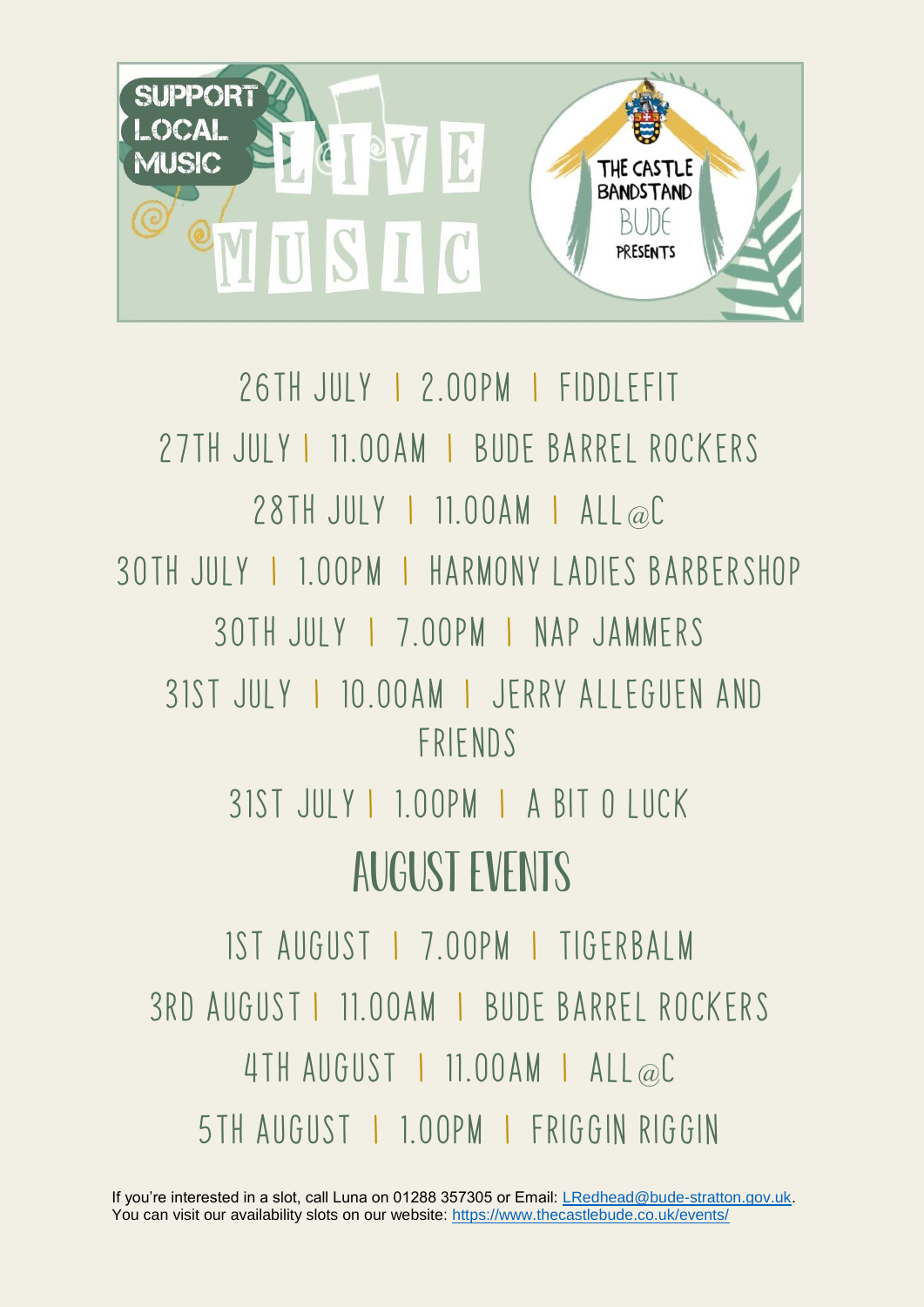

7th august I 11.00am I Jerry Alleguen and friends 7th august I 2.30pm I devil rain 9TH AUGUST | 11.00AM | ALL@C 10th august I 11.00am I Bude barrel rockers 13th august I 1.00pm I harmony ladies barbershop 14th august I 11.00am I Jerry Alleguen and friends 14th august I 2.30pm I bude metric brass 16TH AUGUST | 2.00PM | FIDDI FFIT 17th august I 11.00am I Bude barrel rockers 18th august I 11.00am I all@C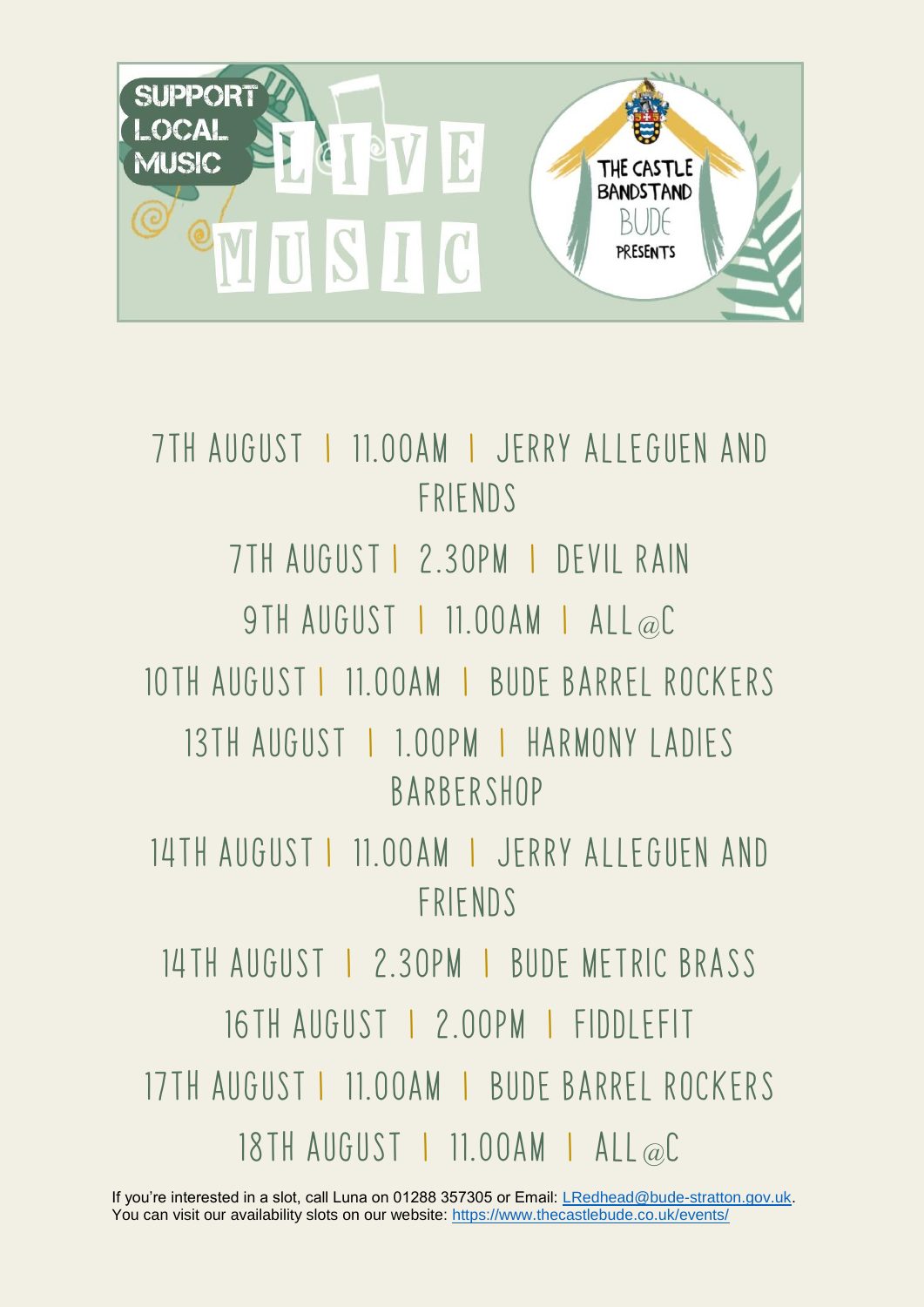

## 19th august I 1.00pm I friggin riggin 22nd august I 1.30pm I figurehead 24th august I 11.00am I Bude barrel rockers 25th august I 11.00am I all@C 25th August I 7.00pm I tigerbalm 31st august I 11.00am I Bude barrel rockers September Events 1st september I 11.00am I all@C 4th sept I 10.00am I Jerry Alleguen and friends 4th sept I 1.00pm I a bit o luck 4th Sept I 7.00pm I tigerbalm 6th sept I 11.00am I all@C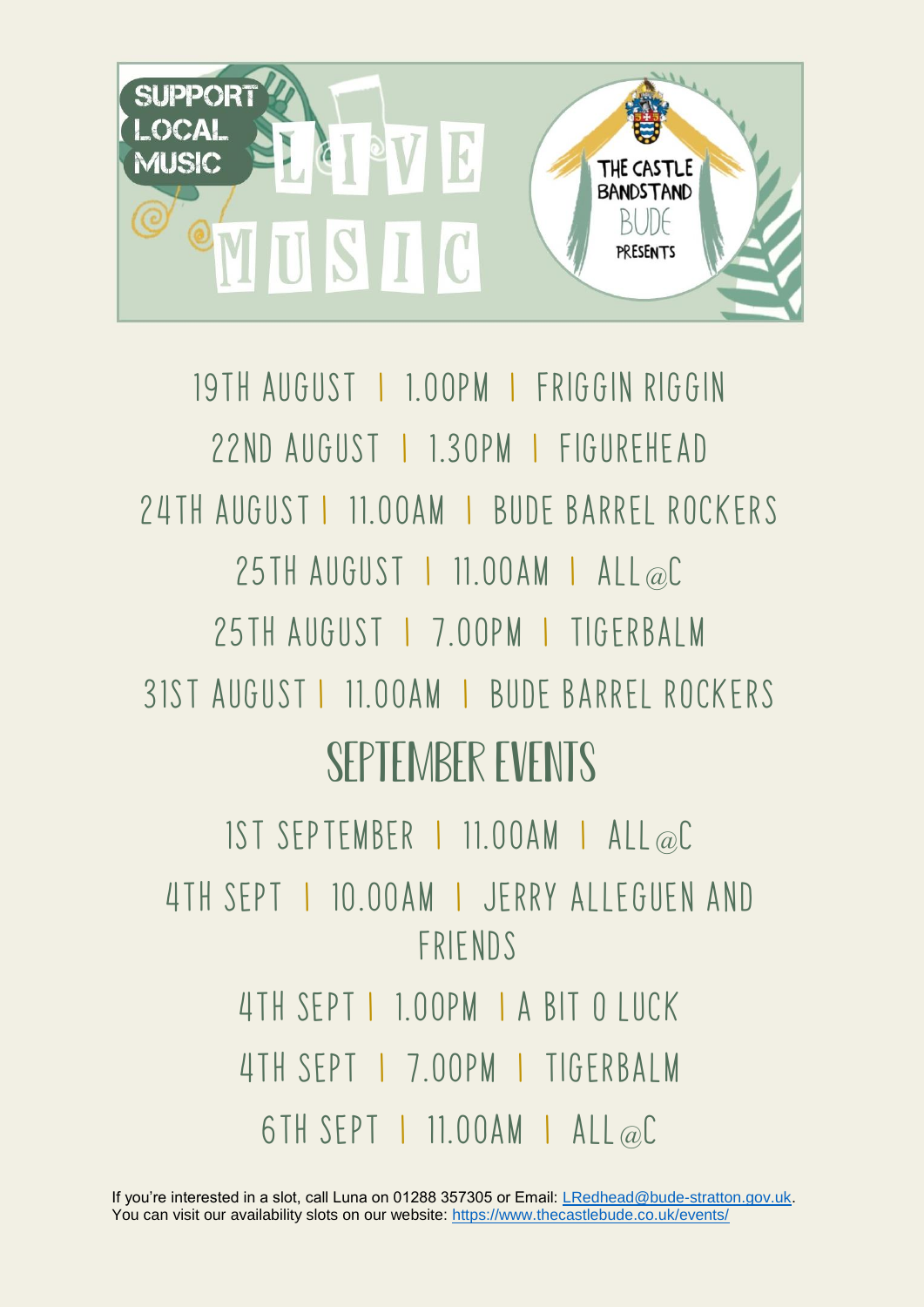

7th sept I 11.00am I Bude barrel rockers 11th sept I 1.30pm I thimblerigg 14th sept I 11.00am I Bude barrel rockers 15th sept I 11.00am I all@C 16TH SFPT I 1.00PM I FRIGGIN RIGGIN 18th sept I 1.00pm I Jerry Alleguen and friends 21st sept I 11.00am I Bude barrel rockers 22nd Sept I 7.00pm I tigerbalm 28th sept I 11.00am I Bude barrel rockers october Events

5th Oct I 11.00am I Bude barrel rockers 9th oct I 1.00pm I Jerry Alleguen and friends 12th oct I 11.00am I Bude barrel rockers